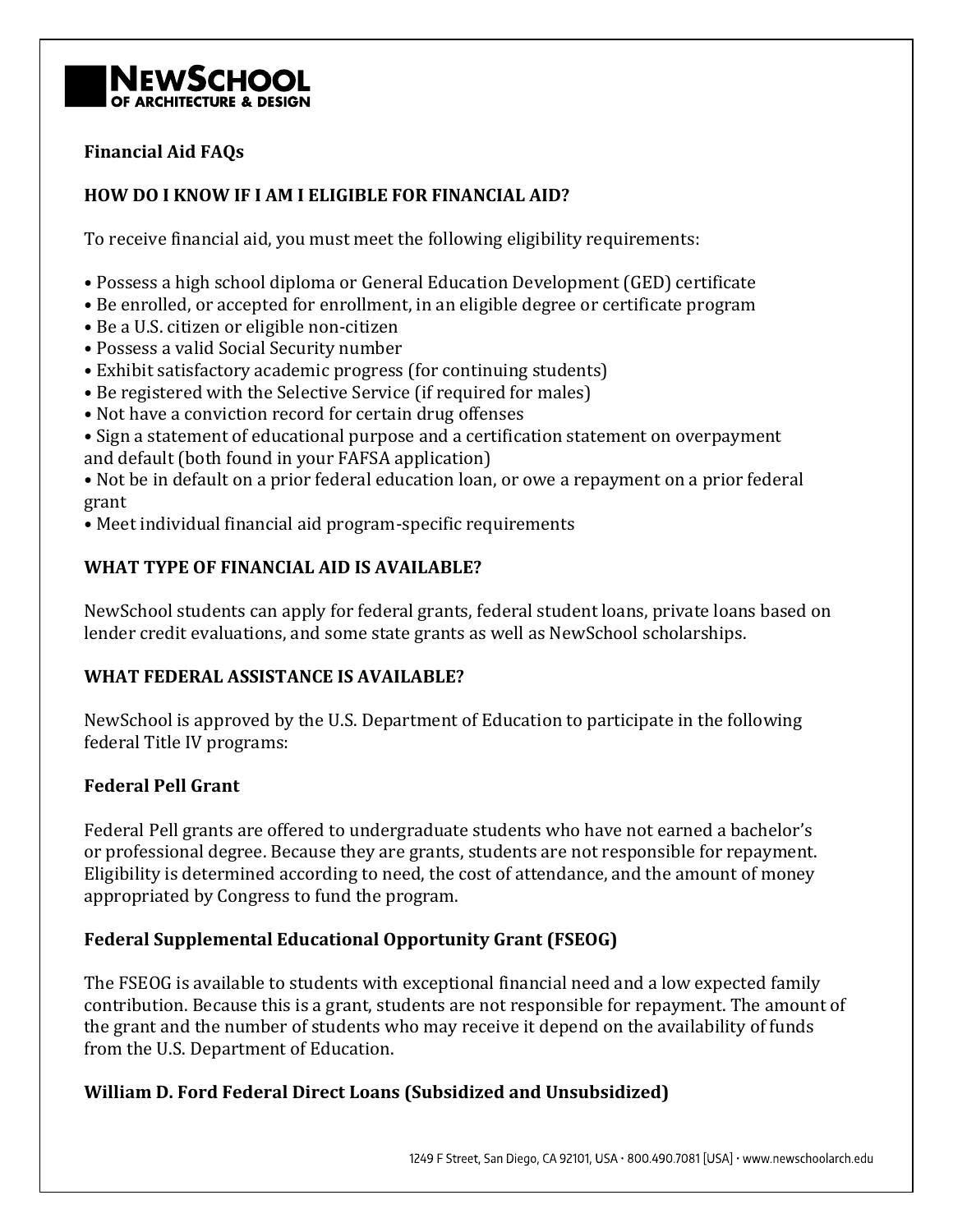# **NEWSCHOOL**

William D. Ford Federal Direct Loans are another source of Federal Student Aid. Loans may be obtained through the William D. Ford Federal Direct Loan Program funded by the U.S. Department of Education. Loans obtained through these programs are low interest rate loans that are insured by guarantee agencies or the U.S. Department of Education. A student can apply for Stafford Loans through the school's financial aid department. Student eligibility must be determined using the results of the FAFSA and a student must be enrolled in an approved program at least part-time to participate in Federal Title IV programs. The loan must be used to pay for direct and/or indirect educational expenses.

# **Federal Subsidized Stafford Loan**

The Federal Subsidized Stafford Loan does not charge the borrower interest on the amount borrowed while in school and for six months after leaving school. During these periods, interest is paid to the lender by the U.S. government.

## **Federal Unsubsidized Stafford Loan**

The Federal Unsubsidized Federal Stafford Loan allows students to borrow a Federal Stafford Loan who did not demonstrate sufficient financial need for the subsidized version. The same terms and conditions as the Subsidized Stafford Loan apply, except that the borrower is responsible for interest that accrues while she/he is in school and after leaving school. Federal

# **PLUS Loans (Parent Loan) or Federal Direct PLUS Loans**

Federal Direct PLUS is available to parents of dependent students to help pay for educational expenses of the student. PLUS loans are not based on need, and when combined with other resources, cannot exceed the student's cost of education.

Federal Graduate PLUS Loans

The Federal Graduate PLUS Loan is available to graduate students to assist with educational expenses. PLUS loans are not based on need. They can be combined with other financial aid resources and cannot exceed the student's cost of education.

# **WHAT IS A GRANT?**

A grant is "gift aid" that is provided to students who qualify to help pay for education. Grants do not need to be repaid. The Federal Pell Grant is the most commonly offered federal grant for students and is offered to those who apply and qualify based on a need calculation that takes into consideration your family income, assets, family size, and other factors. If you have already earned a bachelor's degree, you are not eligible for federal grants.

## **WHAT IS THE FAFSA?**

The FAFSA is the Free Application for Federal Student Aid. Students are required to complete the FAFSA in order to be considered for federal student grants or to receive federal student loans. The FAFSA can be completed online at <https://studentaid.gov/h/apply-for-aid/fafsa>.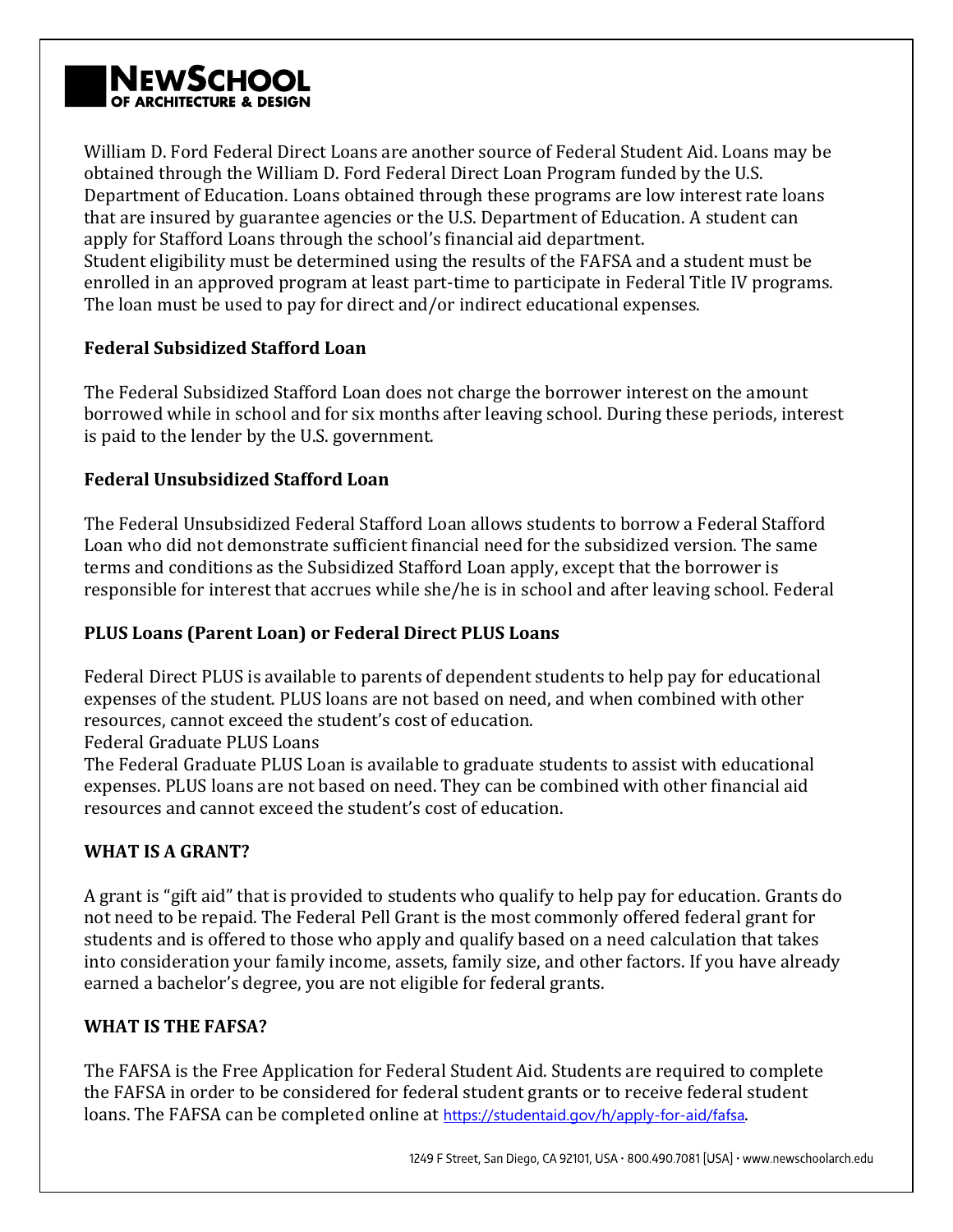

## **HOW IS THE AMOUNT OF FEDERAL AID THAT I RECEIVE DETERMINED?**

When you complete the FAFSA form and indicate NewSchool as one of your school choices, we will be able to receive an Institutional Student Information Report (ISIR) electronically. The ISIR will contain your Expected Family Contribution (EFC). The EFC is determined by a set formula and relates to the amount that you (and your parents, if you are a dependent student) are expected to pay for direct and indirect costs for one academic year in addition to federal loans and grants received (Federal Pell Grant, Federal Supplemental Educational Opportunity Grant (FSEOG), and Federal Subsidized and Unsubsidized Stafford Loan).

## **IF I BORROW FEDERAL STUDENT LOANS, WHEN WILL I NEED TO REPAY THEM?**

Federal student loans typically must be repaid in 10 years, beginning six months after your enrollment ends or you graduate from your program. Interest rates are fixed; however, the length of repayment may be adjusted by your lender to extend payments during a maximum of 25 years.

## **DOES NEWSCHOOL OFFER SCHOLARSHIPS?**

NewSchool provides more than \$1.5 Million in scholarships each year. Offers are confirmed quarterly by the scholarship committee. Additional information on specific scholarships is available on our scholarships page and in the admissions and financial aid offices. You may also call the Office of Financial Aid 619-684-8800.

## **ARE THERE BENEFITS FOR VOCATIONAL REHABILITATION?**

Some students may be eligible for vocational rehabilitation benefits, based on physical limitations or other needs. Your state or county department of social services should be able to provide you with more information. NewSchool will accept vocational rehabilitation benefits. The amount of the benefit will be deducted from the amount that the student needs to pay after all the paperwork has been completed.

# **ARE THERE ANY SPECIAL BENEFITS FOR VETERANS?**

NewSchool of Architecture and Design is approved to train veterans and other eligible persons by the California Bureau of Private Postsecondary and Vocational Education (BPPVE) under U.S. Code Title 38. NewSchool follows Veterans Administration (VA) regulations and related military regulations in administering student financial and academic affairs for veteran and military students.

Eligible veterans and dependents, as defined by the VA, can be accepted for education. Eligible veterans and dependents may file an application either with NewSchool or the VA.

Veterans are subject to the same rules and regulations that govern other students. Absences

1249 F Street, San Diego, CA 92101, USA · 800.490.7081 [USA] · www.newschoolarch.edu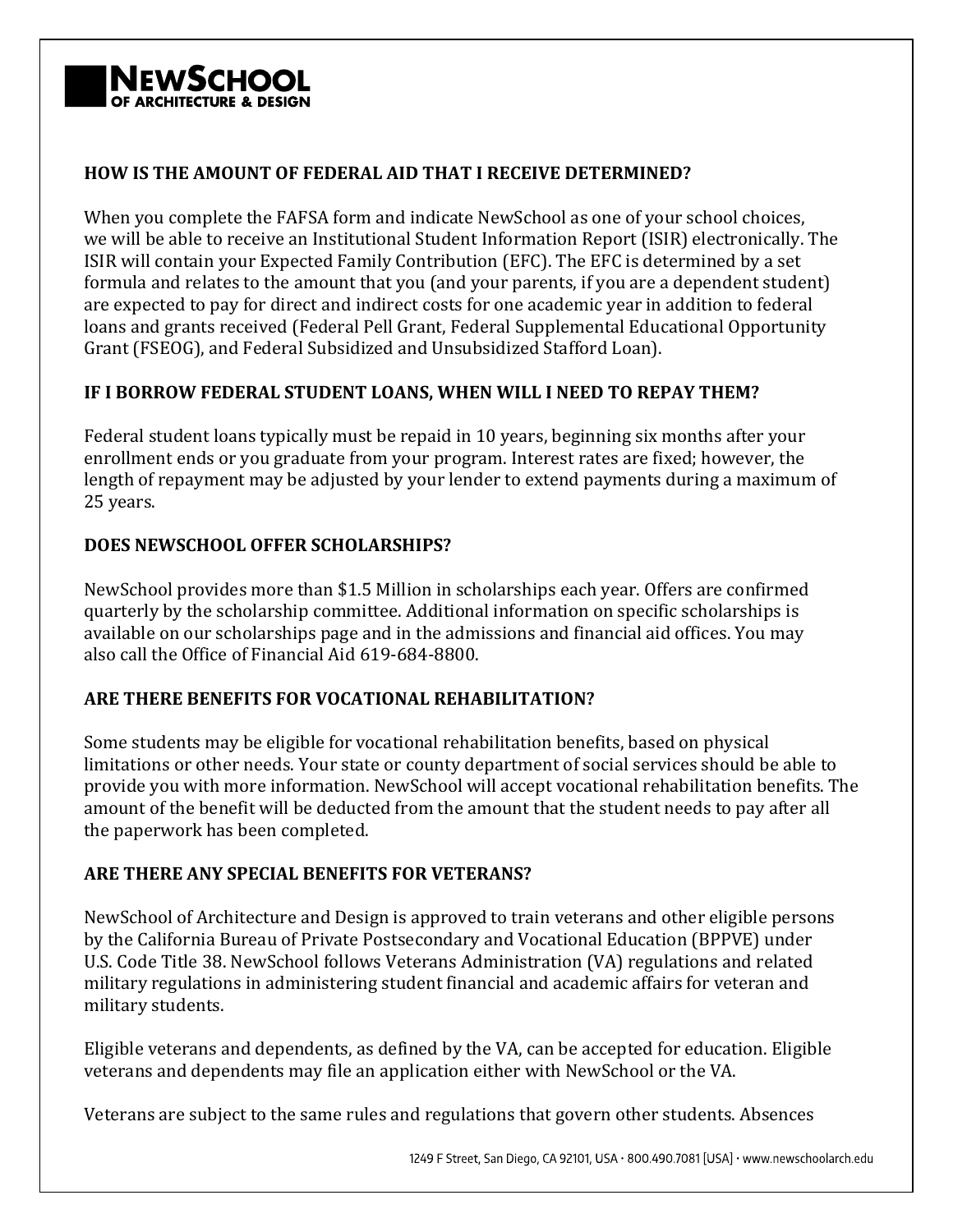# **NEWSCHOC** OF ARCHITECTURE & DESIGN

and tardiness will be reported to the VA in accordance with current VA directives. NewSchool maintains a written record of previous education and training of the veteran or eligible person, grants appropriate credit for equivalent coursework, shortens the training period proportionately, and provides notifications to the student and the Department of Veterans Affairs. A veteran or eligible person who, at the end of two consecutive quarters on probation, has failed to earn a grade point average of 2.0 will have his/her VA educational benefits terminated.

Current VA directives prohibit the payment of benefits for any period of training designated as "make-up time."

# **HOW DO I DETERMINE MY DEPENDENCY STATUS?**

If you can answer yes to any of the questions below, you will be considered independent for federal financial aid purposes. If you answer no to all of these questions, you are considered to be dependent.

- Are you 24 years old before January 1?
- Are you married?
- Are you supporting legal dependents other than a spouse?
- Are you an orphan?
- Are you a ward of the court?
- Were you a ward of the court until age 18?
- Are you a veteran of the U.S. Armed Forces?

# **WHAT IS NEWSCHOOL'S FEDERAL SCHOOL CODE NUMBER?**

The U.S. Department of Education assigns a number called a federal school code to each school that is qualified to receive and disburse federal financial aid. NewSchool's federal school code number is 030439.

# **ARE THERE ANY AGE RESTRICTIONS FOR OBTAINING FINANCIAL AID?**

There are no age-related restrictions in receiving federal grants or student loans however age is a factor in determining dependency status, which could affect the amount of aid received.

## **IF I ALREADY RECEIVED FEDERAL STUDENT AID WHILE PREVIOUSLY ATTENDING COLLEGE, AM I STILL ELIGIBLE?**

If you have not borrowed Federal Stafford Loans in excess of the established lifetime limits, you can borrow up to your remaining balance. The good news: Undergraduate lifetime limits were raised by the federal government in July 2008.

# **DO I NEED GOOD CREDIT TO BORROW FEDERAL STUDENT LOANS OR TO RECEIVE GRANTS?**